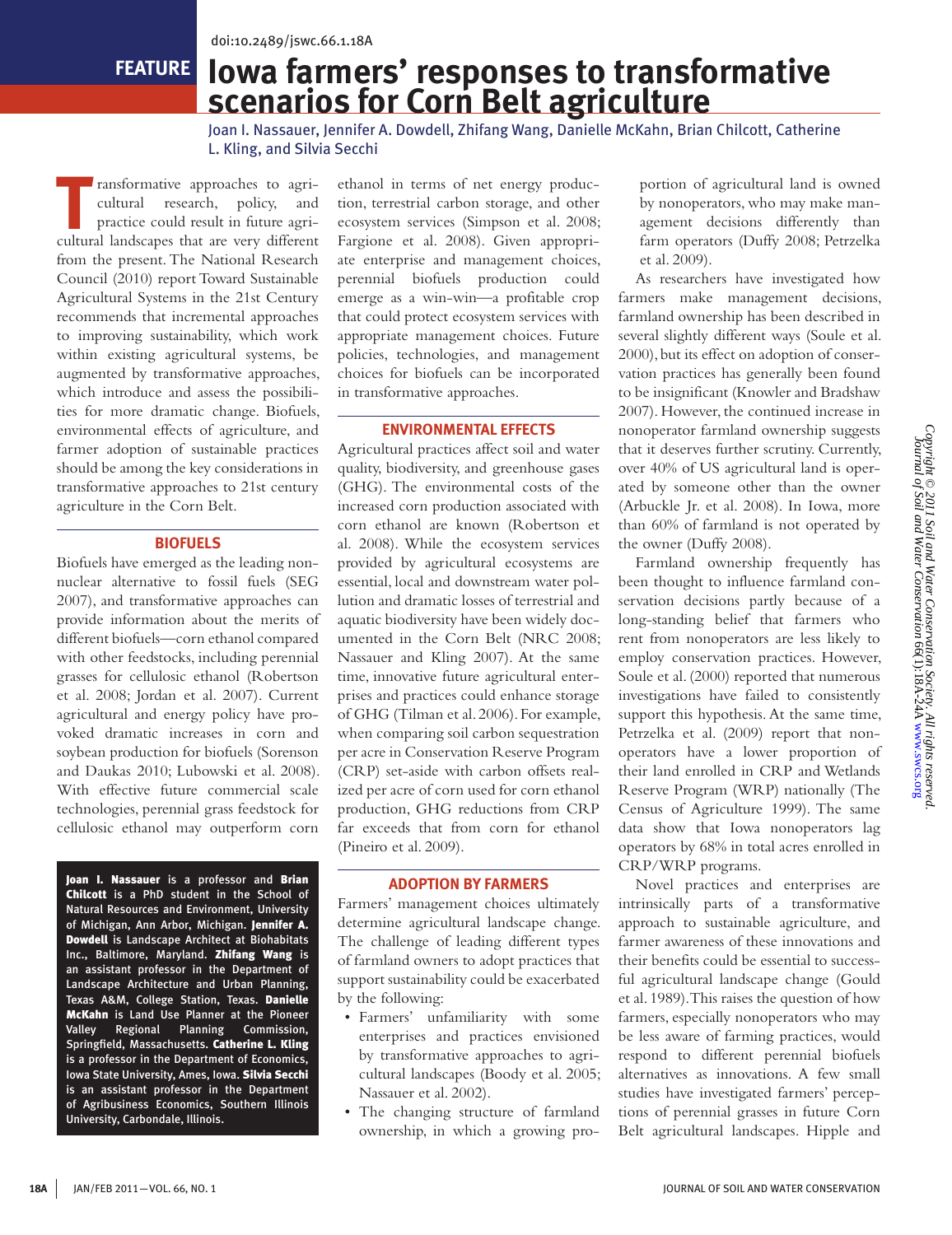Duffy (2002) interviewed 52 southern Iowa farmers and found that the perceived challenges of managing switchgrass were a strong disincentive to adoption; in particular, farmers thought that management demands could make it more difficult for them to take additional employment off the farm. Nassauer et al. (2007a) interviewed 26 central Iowa farmers who saw simulations of alternative future agricultural landscapes. They found that farmers see perennial grasses in agricultural landscapes as a management challenge, but they also perceive and value their environmental benefits. Atwell et al. (2009) interviewed 28 central Iowa farmers who described perennial grasses as suitable primarily for marginal farmland.

Petrzelka et al. (2009) suggest that absentee landowners (nonoperators who live outside the county where they own farmland) may be less aware of conservation practices and programs. Their survey found that, while absentee landowners in New York, Michigan, and Wisconsin rated "conservation or concern for the environment" as the strongest influence on their farmland management decisions, only 31% of these landowners had ever enrolled their land in the CRP or WRP, much like the national statistics. Petrzelka et al. describe this as a "gap between high interest and low participation" by absentee landlords, and they speculate that the gap may be caused by a lack of awareness, possibly because absentee landowners have more limited access to information from local sources.

## **TRANSFORMATIVE SCENARIOS FOR CORN BELT AGRICULTURE**

In this study, we took a transformative approach to envisioning six alternative scenarios for Corn Belt agriculture. We described hypothetical farm programs and simulated the resulting future landscape patterns for each alternative scenario (tables 1, 2, and 3). The scenarios are not forecasts or predictions, but they are plausible goals for policy that could produce future agricultural landscapes like those shown in the tables (Nassauer et al. 2007b; Nassauer and Corry 2004).

These scenarios build on our previous scenario study of two Iowa second-order

# Table 1

Farm program descriptions for each Corn Belt agriculture scenario as read by farmers who rated future landscapes for each scenario.

| Scenario farm program                      | <b>Description in the Web survey</b>                                                                                                                                                                                                                                                                                                                                                                                                                                                                     |
|--------------------------------------------|----------------------------------------------------------------------------------------------------------------------------------------------------------------------------------------------------------------------------------------------------------------------------------------------------------------------------------------------------------------------------------------------------------------------------------------------------------------------------------------------------------|
| Current                                    | This is the current farm program. No restrictions on tillage, crop rotation,<br>or any other management operation or practice, other than those<br>currently required (such as conservation compliance requirements,<br>manure management plans, etc.). No restrictions on pesticide or fertilizer.                                                                                                                                                                                                      |
| <b>Rotational Grazing</b>                  | This farm program supports partial conversion of cropland (highly<br>erodible land [HEL] acres or land near streams) to pasture with rotational<br>grazing. If there are waterways within the fields, the waterways must<br>be protected from cattle. Herd size and type can be chosen by the<br>farmer. No restrictions on pesticide and fertilizer.                                                                                                                                                    |
| 15 ft Perennial Strips                     | This farm program provides support for strips of annual crops alternating<br>with perennial plant strips. Perennial strips are 15 ft wide. Crop strips are<br>120 ft wide. No restrictions on choice of crop rotation in the annual<br>strips. No tillage restrictions for non-HEL acres. Tillage restrictions and<br>best management practices (BMPs) remain on HEL acres. No restrictions<br>on pesticide or fertilizer.                                                                               |
| 30 ft Perennial Strips                     | This farm program provides support for strips of annual crops alternating<br>with perennial plant strips. Perennial strips are 30 ft wide. Crop strips<br>are 120 ft wide. No restrictions on the choice of crop rotation in the<br>annual strips. No tillage restrictions for non-HEL acres. Tillage restrictions<br>and BMPs remain on HEL acres. No restrictions on pesticide<br>and fertilizer.                                                                                                      |
| Bioreserves with<br>19 ft Perennial Strips | This farm program purchases HEL acres or wetlands for biodiversity<br>reserves of about 640 ac in every township. Reserves enhance habitat<br>and water quality. The program also supports converting HEL acres to<br>rotating strips of corn and soybeans (59 ft wide) that alternate with<br>nonrotating perennial prairie mix strips (19 ft wide). No tillage restrictions<br>for non-HEL acres. Reduced tillage requirements continue for HEL acres.<br>No restrictions on pesticide and fertilizer. |
| Native Perennials for<br><b>Biofuels</b>   | This farm program provides support for converting HEL acres to native<br>perennial cover, such as switchgrass, that is harvested for biofuel. No<br>restrictions on pesticide and fertilizer.                                                                                                                                                                                                                                                                                                            |

watersheds—Walnut Creek and Buck Creek (Nassauer et al. 2002). Walnut Creek is a relatively flat watershed (5,600 ha [13,800 ac]) with high corn suitability rating in Story and Boone counties. Its productive glacial till soils are mostly tile drained and were once dominated by wetlands. Buck Creek (8,790 ha [21,700 ac]) in Poweshiek county is characterized by rolling terrain, lower corn suitability, and erosive loess-derived soils. The three scenarios we developed in that study emphasized different leading policy goals. Similar to the current farm program, Scenario 1 emphasized commodity production—corn and soybeans in Iowa. Scenario 2 emphasized water quality protection with incentives for adoption of rotational grazing on continuous perennial cover as one key practice. Scenario 3 emphasized enhanced biodiversity. It established bioreserves on highly erodible land (HEL) or wetland soils and introduced native perennial strips alternating with corn and soybean on erosive land.

In addition to the three scenarios above, in this project we developed three scenarios that varied the amount of perennial cover and the complexity of its pattern. The additional scenario with the simplest cropping pattern was the Native Perennials for Biofuels scenario; two other scenarios included perennial strips 4.6 and 9 m (15 and 30 ft) wide, respectively.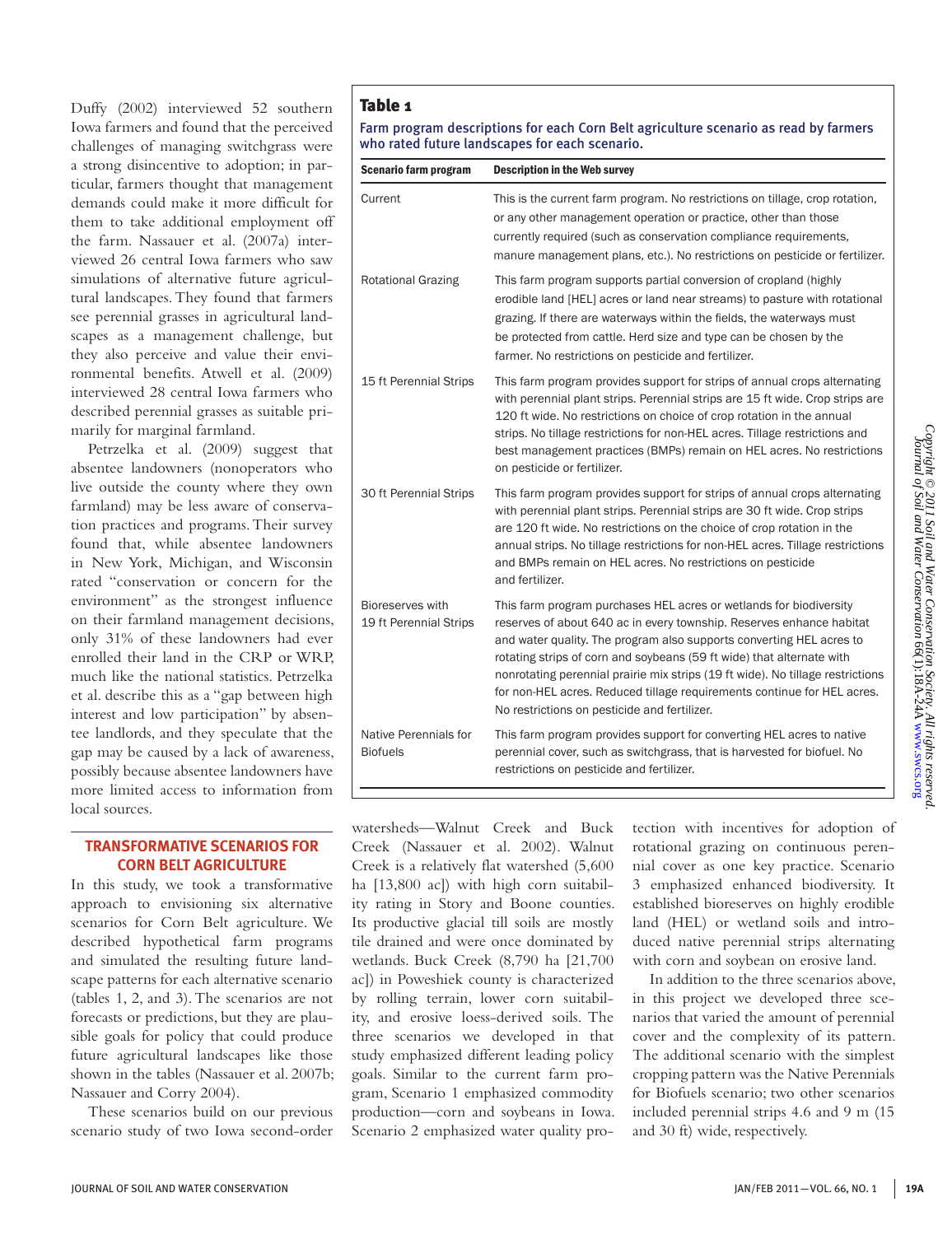## Table 2

Farmer and investor ratings of six future scenarios, as applied to the rolling Buck Creek watershed. Asterisk indicates significant t-test ( $p \leq .05$ ).

|                             |         |                     |                                                                   |         | Attr Mgmt Consv Profit Current Farm Program                                                    |
|-----------------------------|---------|---------------------|-------------------------------------------------------------------|---------|------------------------------------------------------------------------------------------------|
| Farm.<br>$(n=493)$          | 5.20    | 5.52                | 4.22                                                              | 5.55    |                                                                                                |
| Inv.<br>$(n=54)$            | 4.44    | 5.07                | 3.87                                                              | 5.44    |                                                                                                |
| P-Value                     | $.000*$ | $.011$ <sup>*</sup> | .113                                                              | .532    |                                                                                                |
|                             |         |                     |                                                                   |         | <b>Rotational Grazing</b>                                                                      |
| Farm.<br>$(n=492)$          | 5.75    | 4.63                | 5.86                                                              | 4.59    |                                                                                                |
| Inv.<br>$(n=54)$            | 5.87    | 5.15                | 5.94                                                              | 4.89    |                                                                                                |
| P-Value                     | .511    | $.029*$             | .621                                                              | .155    |                                                                                                |
|                             |         |                     |                                                                   |         | <b>15' Perennial Strips</b>                                                                    |
| Farm<br>$(n=492)$           | 5.61    | 3.84                | 5.81                                                              | 4.96    |                                                                                                |
| Inv.<br>$(n=54)$            | 5.69    | 4.67                | 5.83                                                              | 5.52    |                                                                                                |
| P-Value                     | .683    | $.000*$             | .901                                                              | $.002*$ |                                                                                                |
|                             |         |                     |                                                                   |         | <b>30' Perennial Strips</b>                                                                    |
| Farm.<br>$(n=492)$          | 5.62    | 4.21                | 5.83                                                              | 4.91    |                                                                                                |
| Inv.<br>$(n=54)$            | 5.89    | 4.85                | 5.94                                                              | 5.43    |                                                                                                |
| P-Value                     | .135    | .003"               | .430                                                              | .005"   |                                                                                                |
|                             |         |                     |                                                                   |         | <b>Bioreserves with 19' Perennial Strips</b>                                                   |
| Farm.<br>$(n=492)$          | 5.30    | 3.49                | 5.73                                                              | 4.34    |                                                                                                |
| Inv.<br>$(n=54)$            | 5.81    | 4.61                | 6.11                                                              | 5.26    |                                                                                                |
| P-Value $.017$ <sup>*</sup> |         | $.000*$             | .025"                                                             | $.000*$ |                                                                                                |
|                             |         |                     |                                                                   |         | <b>Native Perennials for Biofuels</b>                                                          |
| Farm.<br>$(n=493)$          | 5.22    | 5.20                | 5.97                                                              | 4.30    |                                                                                                |
| Inv.<br>$(n=54)$            | 5.63    | 5.78                | 6.17                                                              | 4.93    |                                                                                                |
| P-Value                     | .067    | .009"               | .227                                                              | $.004*$ |                                                                                                |
|                             |         |                     | conservation-good conservation. Profit = unprofitable-profitable. |         | Notes: Attr = unattractive-attractive. Mgmt = difficult to manage-easy to manage. Consv = poor |

As part of our previous study, we conducted an integrated assessment of three scenarios applied to Walnut Creek and Buck Creek watersheds (Santelmann et al. 2004, 2007). Compared with a baseline year (1994), the commodities production scenario significantly reduced biodiversity and somewhat reduced water quality, but it increased production of corn and

soybeans and economic market return to land. In contrast, alternatives that introduced more perennial cover (either as part of a rotational grazing system or as native perennials for harvest) reduced nitrate loading to streams by more than 50% (Vache et al. 2007). In addition, the bioreserves and perennial strips scenario dramatically increased biodiversity (Santelmann et al. 2007). Results of this integrated assessment provide benchmarks for anticipating the environmental effects of the scenarios reported here.

#### **SURVEY**

We conducted an image-based web survey of 549 Iowa farmers. They viewed aerial and ground level views of all six scenarios in two different landscapes, the rolling Buck Creek watershed and the flat Walnut Creek watershed (tables 2 and 3), accompanied by brief descriptions of the farm program for each scenario (table 1). Respondents were instructed to assume that net farm income (including government payments) would not be affected by the scenarios. On a seven-point scale, with "1" low and "7" high, they rated each scenario as shown in landscape views in each watershed according to their perceptions of it as (1) unattractive–attractive (Attr), (2) unprofitable–profitable (Profit), (3) poor conservation–good conservation (Consv), and (4) difficult to manage–easy to manage (Mgmt). The alternatives were shown in several different random orders. After respondents had rated each alternative, they saw all six together and ranked them based on what would be "best for the people of Iowa" in the year 2025.

An invitation to participate in the survey was emailed to 4,458 Iowa farmers who had access to the Internet; their email addresses were purchased from AgWeb.com. The survey was accessible on the Web site of the Center for Agricultural and Rural Development, Iowa State University, from November 2006 through August 2007 and on the Web site of the Agricultural Marketing Resource Center, Iowa State University, from mid-November to mid-December of 2006. During that time, 549 questionnaires were completed.

Our sample is similar to 2007 USDA National Agricultural Statistics Service (NASS) statistics for farmers in the state of Iowa (table 4) in many ways (USDA NASS 2009), but it overrepresents farmers who have greater wealth and greater technological resources, including Internet access. For example, compared with all Iowa farmers, respondents had a considerably larger mean farm size and fewer farms with annual gross sales less than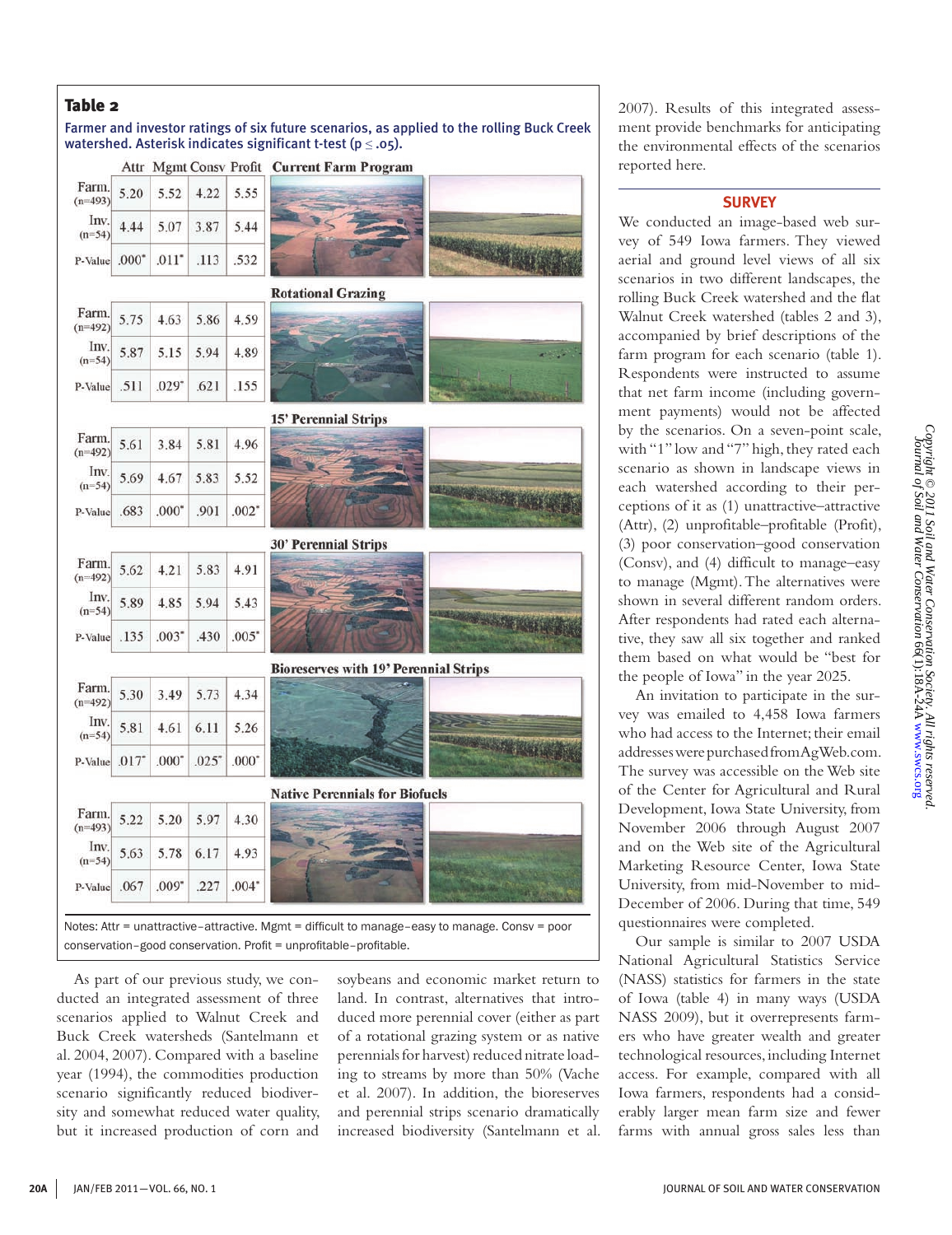# Table 3

## Farmer and investor ratings of six future scenarios as applied to the flat Walnut Creek watershed. Asterisk indicates significant t-test ( $p \leq .05$ ).

|      |                     |      |                     | Attr Mgmt Consv Profit Current Farm Program  |
|------|---------------------|------|---------------------|----------------------------------------------|
| 5.42 | 5.77                | 4.56 | 5.86                |                                              |
| 5.09 | 5.67                | 4.20 | 5.85                |                                              |
| .087 | .555                | .094 | .950                |                                              |
|      |                     |      |                     | <b>Rotational Grazing</b>                    |
| 5.39 | 4.34                | 5.38 | 4.78                |                                              |
| 5.31 | 4.82                | 5.33 | 5.11                |                                              |
| .622 | $.033$ <sup>*</sup> | .778 | .079                |                                              |
|      |                     |      |                     | <b>15' Perennial Strips</b>                  |
| 5.35 | 4.12                | 5.46 | 4.92                |                                              |
| 5.67 | 5.07                | 5.67 | 5.44                |                                              |
| .092 | $.000*$             | .245 | $.006*$             |                                              |
|      |                     |      |                     | <b>30' Perennial Strips</b>                  |
| 5.38 | 4.24                | 5.50 | 4.86                |                                              |
| 5.67 | 4.98                | 5.64 | 5.35                |                                              |
| .113 | .001"               | .438 | $.009*$             |                                              |
|      |                     |      |                     | <b>Bioreserves with 19' Perennial Strips</b> |
| 4.96 | 3.64                | 5.55 | 4.12                |                                              |
| 5.40 | 4.49                | 5.78 | 4.84                | d.                                           |
| .055 | $.001$ <sup>*</sup> | .225 | $.001*$             |                                              |
|      |                     |      |                     | <b>Native Perennials for Biofuels</b>        |
| 5.32 | 5.37                | 5.98 | 4.53                |                                              |
| 5.35 | 5.65                | 6.04 | 5.16                | лU                                           |
| .906 | .142                | .713 | $.002$ <sup>*</sup> |                                              |
|      |                     |      |                     |                                              |

\$25,000. According to the 2007 Census of Agriculture (The Census of Agriculture 2007), only about 63% of Iowa farmers had access to the Internet, but all respondents to our survey had Internet access. In addition, compared with Iowa overall, a higher proportion of respondents described themselves as full-time or part-time farmers (82.1%), with only 26.6% describing

conservation–good conservation. Profit = unprofitable–profitable.

themselves as doing at least some work other than farming.

## **ANALYSIS**

This analysis focuses on differences between Iowa farmland owners who reported that they were occupied in work other than farming or retired and did not and never had actively farmed full-time,

## Table 4

#### Survey respondents compared with all Iowa farmers.

|                                            |       | Respondents All lowa farmers† |  |  |  |
|--------------------------------------------|-------|-------------------------------|--|--|--|
| Demographics                               |       |                               |  |  |  |
| Male $(\%)$                                | 91.4  | 90.9                          |  |  |  |
| Mean age                                   | 52.6  | 56                            |  |  |  |
| Mean acres                                 | 513   | 333                           |  |  |  |
| Farming is                                 | 82.1  | 68.3                          |  |  |  |
| primary                                    |       |                               |  |  |  |
| occupation (%)*                            |       |                               |  |  |  |
| <b>Farm sales</b>                          |       |                               |  |  |  |
| \$0-\$24,999                               | 25.5% | 45.8%                         |  |  |  |
| \$25,000-                                  | 55.2% | 33.9%                         |  |  |  |
| \$249,999                                  |       |                               |  |  |  |
| ≥\$250,000                                 | 19.3% | 20.3%                         |  |  |  |
| <b>Total numbers</b> 549                   |       | 92,856                        |  |  |  |
| * Percent of respondents who identified    |       |                               |  |  |  |
| farming as their primary occupation.       |       |                               |  |  |  |
| † All lowa farmers in 2007 as described by |       |                               |  |  |  |
| USDA NASS (2009).                          |       |                               |  |  |  |

part-time, or as a hired farm manager (we term these "investors") and farmers who reported that they currently farm or previously farmed (we term these "farmers"). Investors, as we defined the term, are somewhat different from nonoperators, who are defined by USDA as farmland owners who do not operate any farmland, or absentee landowners, operationalized by Petrzelka et al. (2009) as nonoperators who do not live in the county where they own farmland. Both nonoperators and absentee landowners include many people who were once farmers, but investors include only nonoperators who describe themselves as never having farmed. This definition allowed us to learn more about whether knowledge gained from farming might affect perception of transformative futures for agricultural landscapes.

Many investors (45.5%) describe themselves as living on or near their farmland, so many are not absentee landowners (Petrzelka et al. 2009). In fact, 54.5% describe themselves as making day-today decisions on a farm, compared with 93.9% of the farmers. While we found significant differences between the perceptions of farmers and investors, we did not find consistent differences based on other farmer characteristics. Gender, being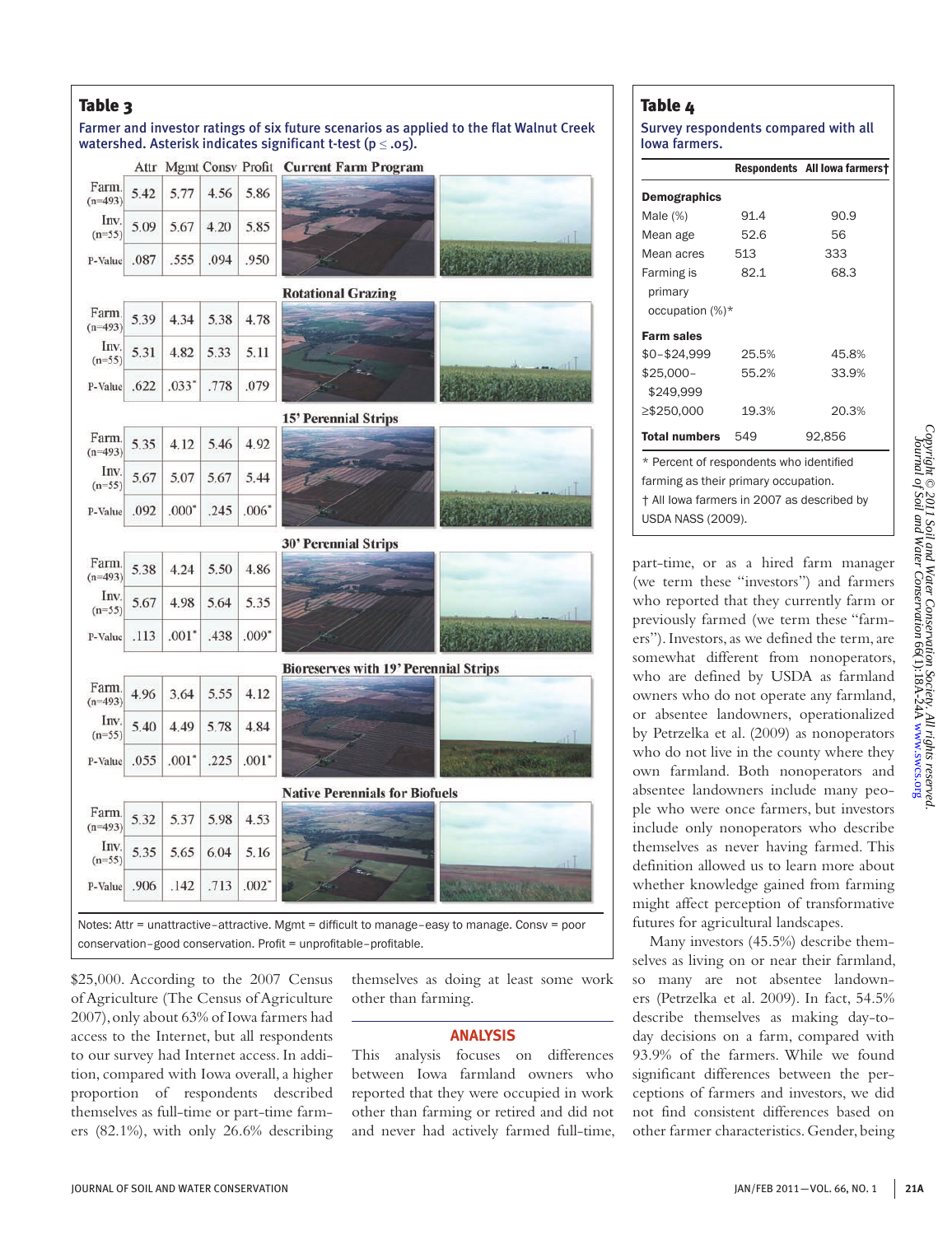a retired farmer, owning or not owning farmland, owning highly erodible land, or being responsible for making day-to-day farming decisions did not significantly affect perceptions of future landscapes under alternative scenarios.

As background, investors and farmers who responded to our survey are similar in several ways, including the percent retired (7.3% investors and 12.6% farmers). However, many more farmers (80.8%) live on or near their farmland, and investors have, on average, smaller operations (table 5). While only 59% of farmers report any 2005 income from hay, pasture, or CRP, 74.5% of investors report some income from these enterprises. More investors have some farmland in CRP or WRP (65.5% investors and 53.5% farmers). Crop rotations also differ, with fewer investors having any land in continuous corn, fewer having any land in corn–soybean rotations, and more investors having some land in other rotations.

Statistically, investors' perceptions of the scenario landscapes were significantly different from those of farmers (tables 2 and 3). Investors perceived 9 of the 12 future landscapes to be significantly easier to manage than farmers did. In contrast, farmers perceived the Current scenario on rolling land as significantly easier to manage than investors did. Related to profitability, investors perceived all 8 of the future landscapes that incorporated perennials to be significantly more profitable than farmers did. Investors and farmers had more similar views of the attractiveness and conservation value of the future landscapes. However, investors saw the Current scenario as less attractive and poorer conservation than farmers did, and they saw the four scenarios with perennials as more attractive and better conservation than farmers did.

While their ratings suggest that farmers perceive landscapes that result from the Current scenario more favorably than investors do, farmers' ranking of the Current scenario (table 6) compared with other scenarios was dramatically different for rolling land compared with flat land. Ranking each scenario within each watershed (from first to sixth) according to what would be "best for the people of

# Table 5

Farmer and investor farm operations.

| <b>Measure</b>                 | Farmers ( $n = 494$ ) | Investors ( $n = 55$ ) |  |
|--------------------------------|-----------------------|------------------------|--|
| Mean total acres in operation  | 535.25                | 317.95                 |  |
| Mean % acres in cropland       | 81.1                  | 66.7                   |  |
| Mean % acres in CRP/WRP        | 10.7                  | 27.8                   |  |
| Mean % acres of HEL            | 35.2                  | 36.0                   |  |
| <b>Crop rotations</b>          |                       |                        |  |
| % who sow continuous corn      | 18.4                  | 7.3                    |  |
| % who sow corn/soy rotation    | 74.7                  | 41.8                   |  |
| % who use other rotation       | 26.5                  | 45.5                   |  |
| Primary income products*       |                       |                        |  |
| Grain/oilseed                  | 63.8                  | 30.9                   |  |
| Other crops, hay, CRP, pasture | 15.2                  | 56.4                   |  |
| Hogs/pigs                      | 6.1                   | 0                      |  |
| Milk/dairy                     | 1.8                   | 0                      |  |
| Cattle/calves                  | 10.5                  | 7.3                    |  |
| Poultry/eggs                   | 0.6                   | 0                      |  |
| Other animal products          | 2.0                   | 5.5                    |  |

\* The percent of respondents who identified these commodities as the largest proportion of their operations' income.

Notes: CRP = Conservation Reserve Program. WRP = Wetlands Reserve Program. HEL = highly erodible land.

Iowa" in the year 2025, farmers thought the Current scenario was best for the flat watershed, but ranked it last for the rolling watershed. They ranked the Rotational Grazing scenario best for the rolling watershed, with the 9 m (30 ft) Perennial Strips scenario second best. In contrast, investors perceived the Current scenario as relatively undesirable for both the rolling and flat watersheds and saw the Bioreserve with Perennial Strips scenario as best for both landforms.

Considering the challenge of leading different types of farmland owners to adopt practices that support sustainability, it is important to note that forced ranking of all the scenarios reveals widely divergent views within both the farmer and investor groups (table 6). Both groups were almost as likely to rank most scenarios last as first. Exceptions to that rule are most informative. For example, investors ranked the Bioreserve with Perennial Strips scenario first in far greater proportions than they ranked it last, and they ranked the Current scenario last in far greater proportions than they ranked it first, for both watersheds. Farmers' rankings also suggested some consensus in their perceptions of the

Bioreserve with Perennial Strips scenario. However, unlike investors, they ranked it last far more frequently than they ranked it first. Farmers' rankings also show some consensus on the Rotational Grazing scenario and the 9 m (30 ft) Perennial Strips scenario, ranking each scenario first far more frequently than they ranked it last.

Farmers and investors had very different perceptions of the Current scenario and the Bioreserve with Perennial Strips scenario. They also had different views of the Rotational Grazing scenario, with a much higher percentage of farmers seeing it as best, especially in the rolling landscape. Interestingly, both groups were more likely to see the 9 m (30 ft) Perennial Strips scenario as best compared with the 4.6 m (15 ft) scenario. Notably, farmers had rated the 30 ft Perennial Strips scenario as easier to manage than the 15 ft Perennial Strips in the rolling landscape (table 2). At the same time, both groups rated the Native Perennials for Biofuels scenario and the Current scenario as easiest to manage, but their overall ranking (table 6) placed the Native Perennials for Biofuels scenario last far more frequently than the 30 ft Perennial Strips scenario.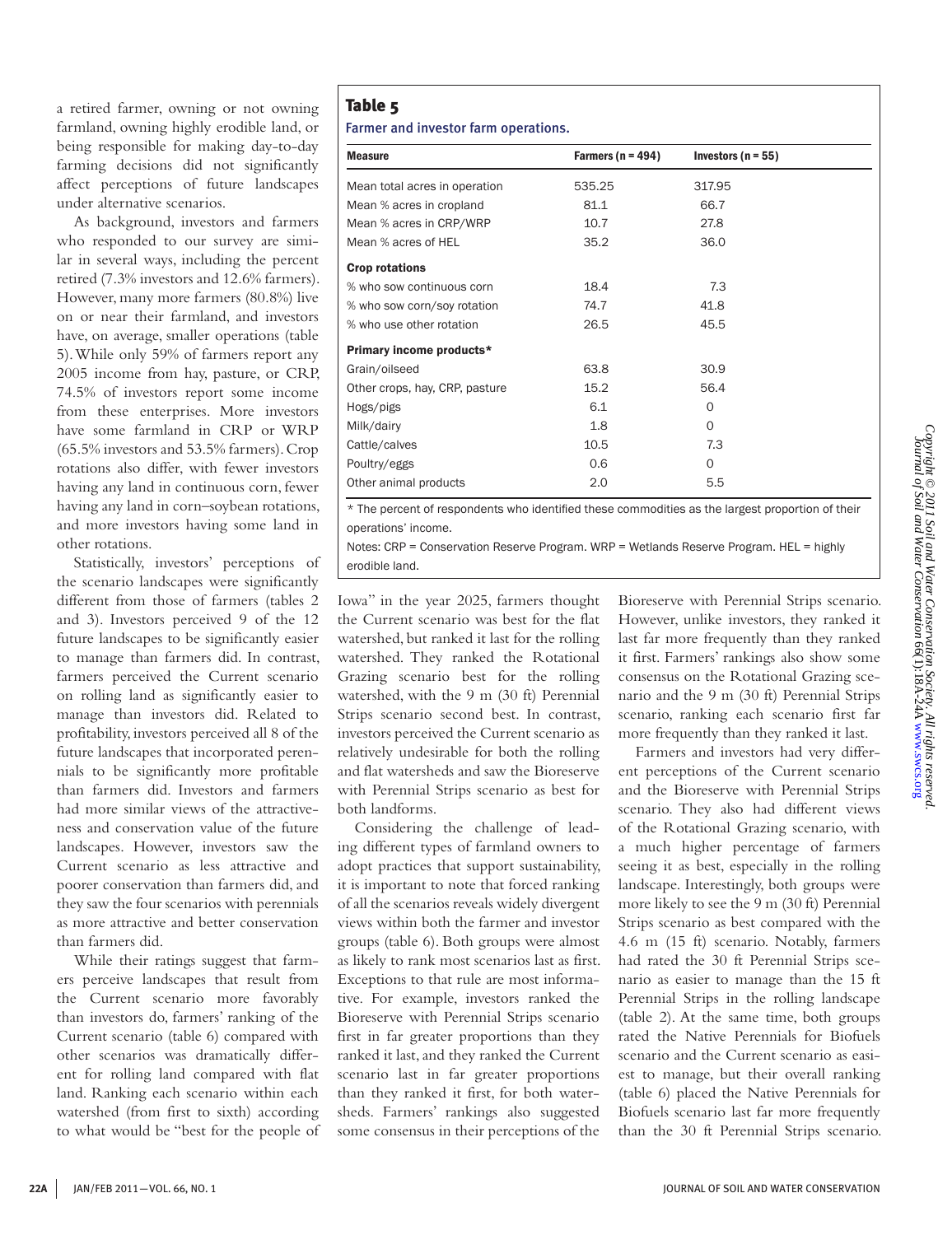Farmers' and investors' ranking of each scenario within each watershed.

| <b>Scenarios</b>                        | <b>Percent of investors</b><br>who ranked first | <b>Percent of investors</b><br>who ranked last | Median rank | <b>Percent of farmers</b><br>among investors who ranked first | <b>Percent of farmers</b><br>who ranked last | <b>Median rank</b><br>among farmers |
|-----------------------------------------|-------------------------------------------------|------------------------------------------------|-------------|---------------------------------------------------------------|----------------------------------------------|-------------------------------------|
| <b>Walnut Creek watershed (flat)</b>    |                                                 |                                                |             |                                                               |                                              |                                     |
| Current                                 | 7.3                                             | 32.7                                           | 5           | 21.7                                                          | 24.7                                         | 3                                   |
| <b>Rotational Grazing</b>               | 16.4                                            | 12.7                                           | 3           | 21.1                                                          | 11.5                                         | 3                                   |
| 15 ft Perennial Strips                  | 5.5                                             | 7.3                                            | 3           | 11.1                                                          | 6.9                                          | 3                                   |
| 30 ft Perennial Strips                  | 20                                              | 3.6                                            | 3           | 16.2                                                          | 4.0                                          | 3                                   |
| Bioreserves with 19 ft Perennial Strips | 30.8                                            | 23.7                                           | 3           | 12.5                                                          | 33.4                                         | 4                                   |
| Native Perennials for Biofuels          | 20                                              | 20                                             | 3           | 17.4                                                          | 19.4                                         | 4                                   |
| <b>Buck Creek watershed (rolling)</b>   |                                                 |                                                |             |                                                               |                                              |                                     |
| Current                                 | 1.8                                             | 36.4                                           | 5           | 14.6                                                          | 31.0                                         | 4                                   |
| <b>Rotational Grazing</b>               | 16.4                                            | 10.9                                           | 3           | 27.1                                                          | 6.7                                          | 3                                   |
| 15 ft Perennial Strips                  | 12.7                                            | 10.9                                           | 3           | 12.8                                                          | 10.7                                         | 4                                   |
| 30 ft Perennial Strips                  | 21.8                                            | 14.5                                           | 4           | 19.2                                                          | 6.9                                          | 3                                   |
| Bioreserves with 19 ft Perennial Strips | 32.7                                            | 10.9                                           | 3           | 12.6                                                          | 24.3                                         | 4                                   |
| Native Perennials for Biofuels          | 14.5                                            | 16.4                                           | 4           | 13.6                                                          | 20.2                                         | 4                                   |

The Native Perennials for Biofuels scenario was ranked last by 16% to 20% of both groups, but it was also ranked first by 14% to 20% of both groups.

## **CONCLUSION**

Our study has several implications for transformative approaches to achieving sustainable agricultural systems. Overall, our results suggest that adoption of innovative farming practices may be profoundly affected by the growing proportion of nonoperators owning farmland, particularly if nonoperators have never actively farmed. Compared with active farmers, investors may be more open to adopting practices that improve ecosystem services on and off the farm, notably the Bioreserves with Perennial Strips scenario in our study. Farmers see the Bioreserves with Perennial Strips scenario as significantly more difficult to manage than investors do. In addition, they may be reluctant to vary familiar practices shown in the Current and the Rotational Grazing scenarios, which many active farmers see as best for the people of Iowa. These results suggest that as investors own more Iowa farmland, there may be increased interest in adopting unfamiliar innovations that improve ecosystem services, if policy ensures that the innovations do not reduce farm income, and if active farmers take on new management challenges. Results also suggest that complementing transformative approaches

with an incremental approach to sustainability, focused on "mainstream production systems" (NRC 2010), may be particularly important for ensuring that active farmers adopt sustainable practices.

Considering the four scenarios that include perennial grasses, potential feedstock for cellulosic ethanol, our results suggest that the balance between perceived profitability and management costs is important to both investors and farmers. They had similar reactions to the Native Perennials for Biofuels scenario, which explicitly stated, "This farm program provides support for converting HEL acres to native perennial cover, such as switchgrass, that is harvested for biofuels." Though farmers saw it as more difficult to manage than investors did, about one sixth of both groups saw the Native Perennials for Biofuels scenario as best, suggesting that these respondents might represent potential early adopters of perennial production for cellulosic ethanol. However, more respondents in both groups ranked the Native Perennials for Biofuels scenario last. This suggests that establishing a critical mass of adopters in a concentrated area for ethanol production could be challenging. The 9 m (30 ft) Perennial Strips scenario ranked higher than the Native Perennials for Biofuels scenario with both groups, perhaps because it combined familiar enterprises (corn–bean rotations) with the widest perennial strip, which may be seen

as acceptably manageable. Compared with the Native Perennials for Biofuels scenario, the 30 ft Perennial Strips scenario was seen as more profitable, even though more difficult to manage. Importantly, farmers saw 7 out of the 8 perennial strip landscape alternatives as significantly more difficult to manage than investors did. Neither group was positively disposed toward the 4.6 m (15 ft) Perennial Strips scenario, and only investors were enthused about the Bioreserves with Perennial Strips scenario that incorporated 6 m (19 ft) perennial strips.

Interpreting our results, it is important to note that we measured perceptions and not direct behavior, and that we did not study the important questions of how farm decision makers get new information or how they make management decisions with new information (Petrzelka et al. 2009). It is also useful to note that focusing on nonoperators who have never been farmers, as we did in defining our "investors" subgroup, may shed new light on the stubborn question of how to promote adoption among farm decision makers who are reluctant to adopt novel practices (Knowler and Bradshaw 2007). Investors may be challenging to engage by traditional outreach (Petrzelka 2010), but they also may be more open to transformative practices that have ecosystem benefits, even practices that appear to be difficult to manage. Policies and commu